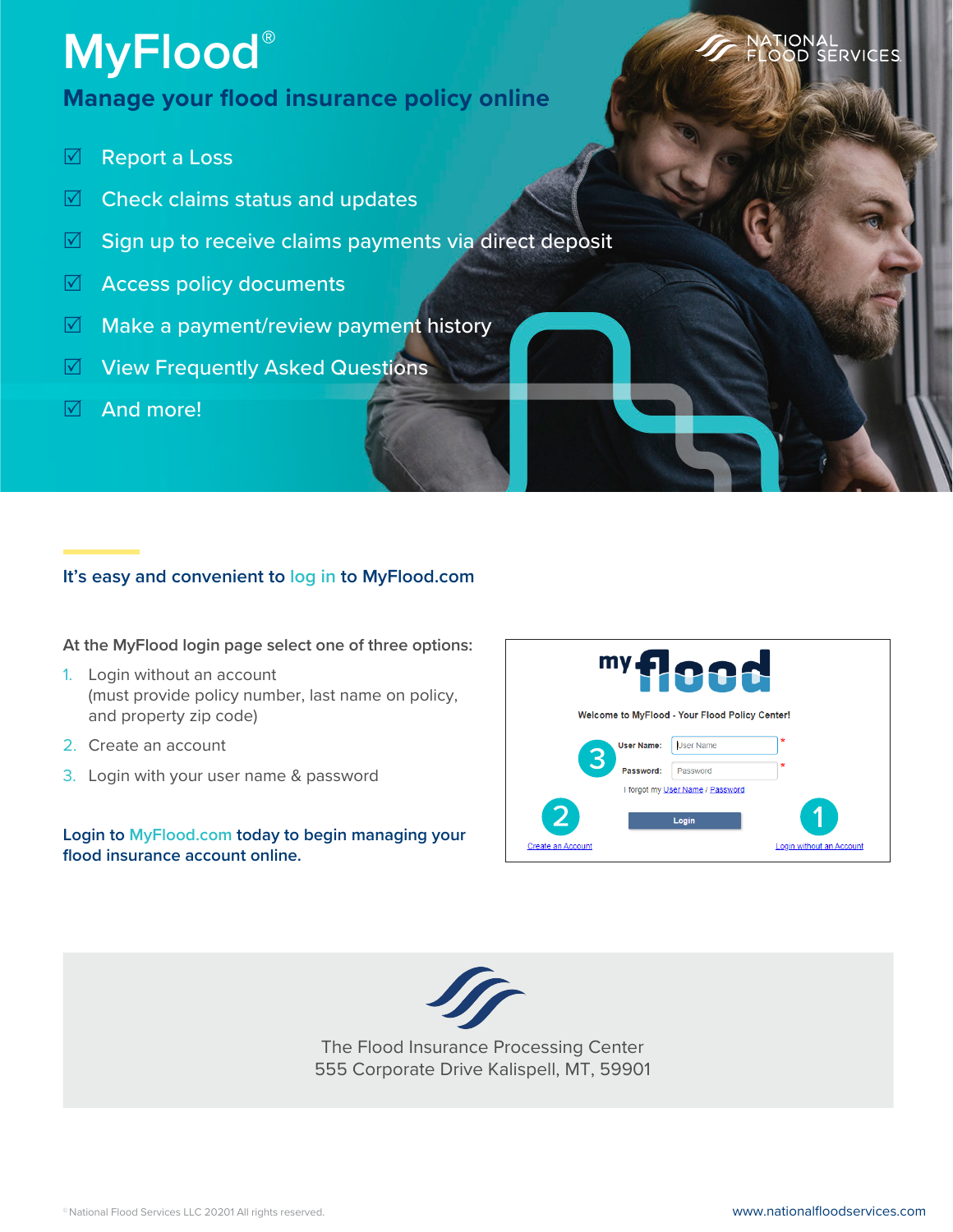

From the Welcome screen, select Claims from the top menu bar to access claims. Or, simply click on the designated buttons to access each task.



. . . . . . . . . . . . . . . . . .

HELPFUL HINT

Advance payments may be available for significant flooding events such as the 2017 hurricanes. Click the advanced payment link for more information.



 $\alpha$  is a second or  $\alpha$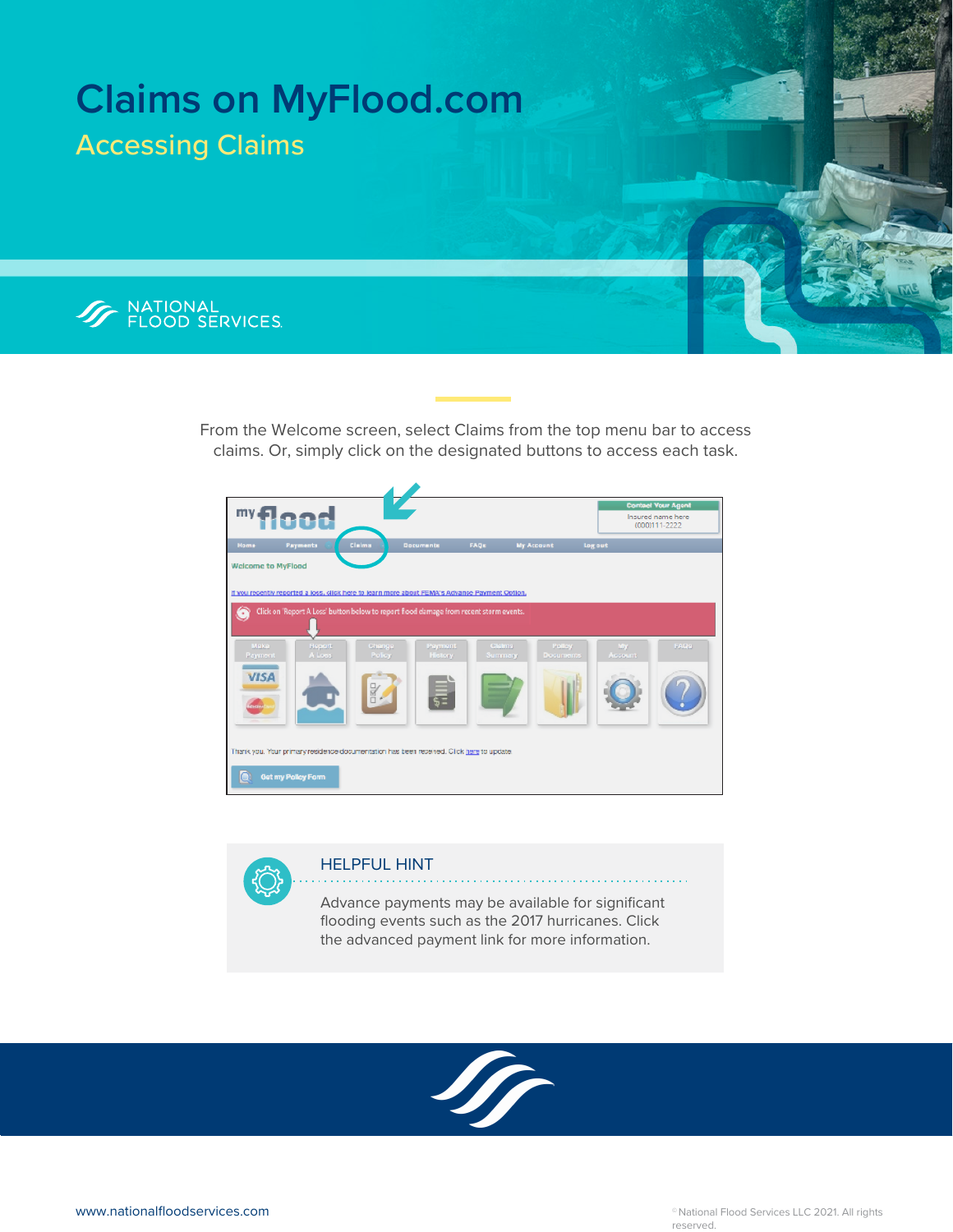

From the Claims Screen, click on the Report a Loss button to file a claim.



. . . . . . . . . . . . . . .

HELPFUL HINT

Policy summary information can be found on the top-right portion of the screen.



a a shekara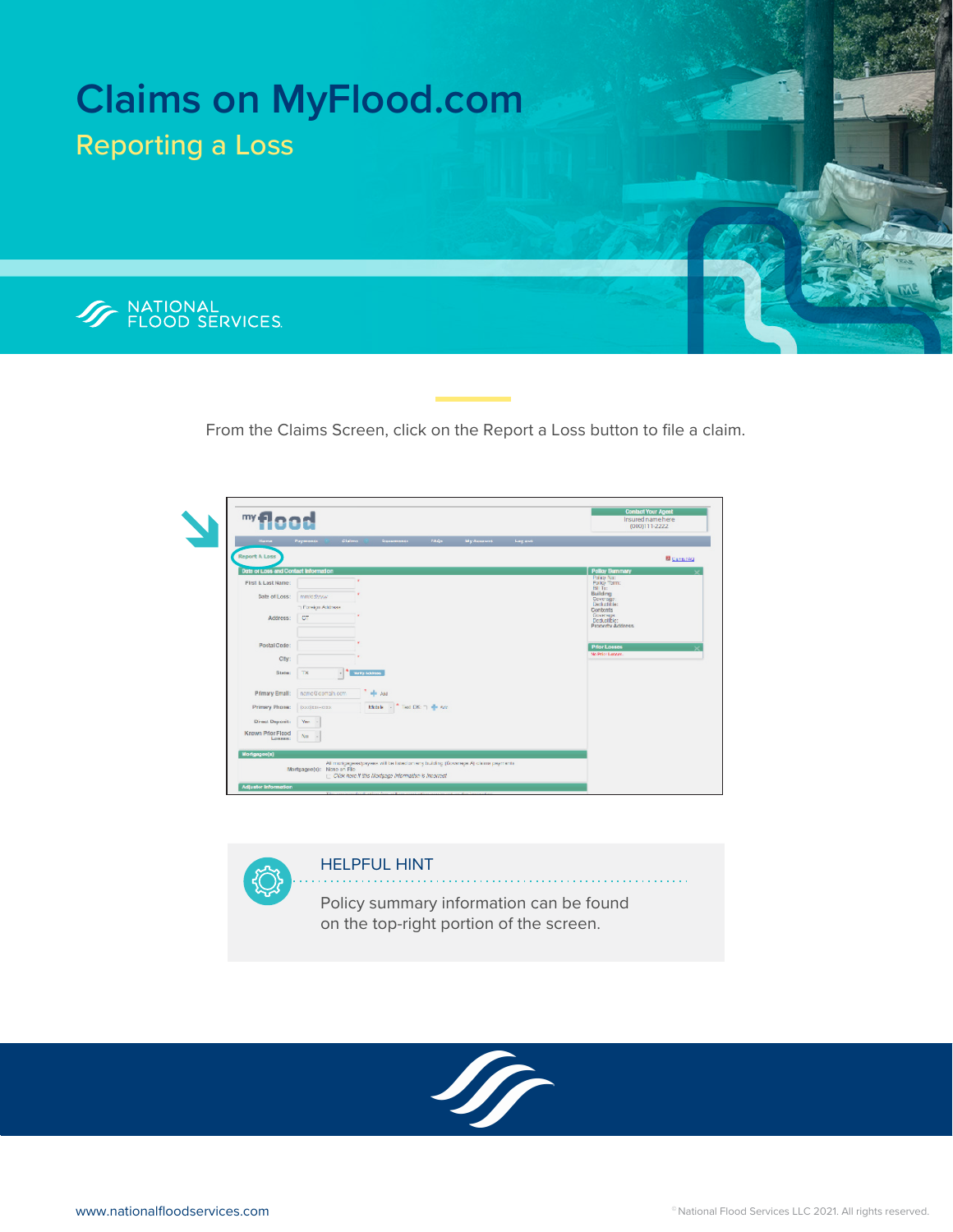

Here you can elect to sign up to receive claims payments via direct deposit. You can also request an advance payment.